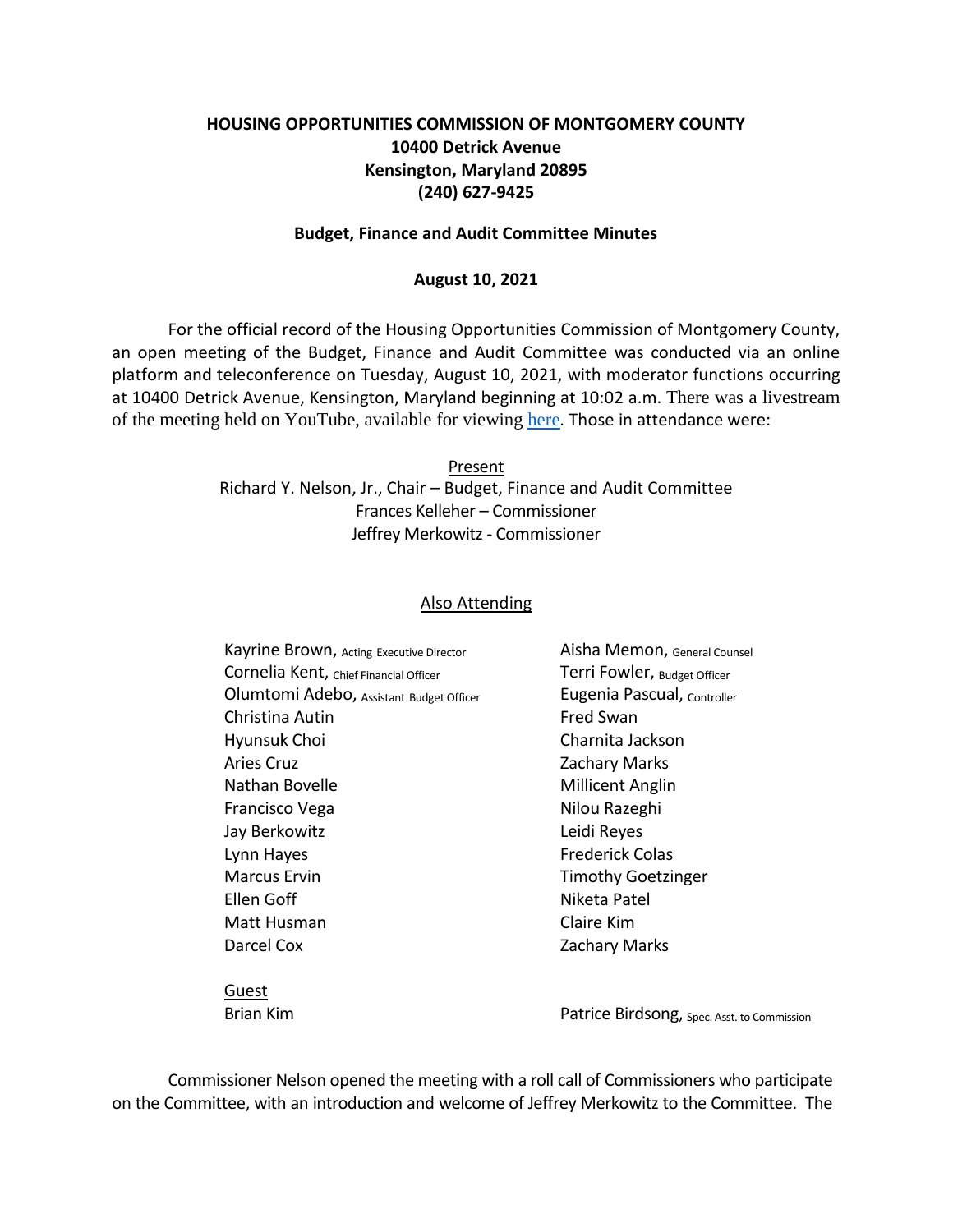Budget, Finance and Audit Committee Minutes – August 10, 2021

Committee now consist of Commissioners Richard Y. Nelson, Jr., Chair, Frances Kelleher, and Jeffrey Merkowitz.

## **APPROVAL OF MINUTES**

The minutes of May 25, 2021, were approved as submitted with a motion by Commissioner Kelleher and seconded by Commissioner Nelson. Affirmative votes were cast by Commissioners Nelson and Kelleher. Commissioner Merkowitz abstained.

# **ACTION ITEMS**

**1. County FY'23-28 Capital Improvements Program Budget:** Authorization to Submit County FY'23-28 Capital Improvements Program Budget

Cornelia Kent, Chief Financial Officer, introduced Terri Fowler, Budget Officer, who provided the presentation of the County FY'23-28 Capital Improvements Program Budget.

There was discussion among the Committee in regards to cost of temporary storm line. Hyunsuk Choi, Real Estate Acquisitions Manager provided explanation. A motion was made by Commissioner Kelleher and seconded by Commissioner Merkowitz to move forward to full Commission for approval. Affirmative votes were cast by Commissioners Nelson, Kelleher, and Merkowitz.

**2. Wheaton Gateway, LLC and 8800 Brookville Road (Lyttonville):** Approval to Extend the Maturity Dates for the Draws on the PNC Bank Line of Credit Which Financed the Acquisition of Lindsey Ford (Wheaton Gateway) and the Lyttonsville Site (8800 Brookville Road)

Cornelia Kent, Chief Financial Officer, introduced Eugenia Pascual, Controller, who provided a presentation to extend the maturity dates for the draws on the PNC Bank Line of Credit. Staff addressed Commissioner Nelson's question regarding an RFP with WSSC. A motion was made by Commissioner Kelleher and seconded by Commissioner Merkowitz to move forward to the full Commission for approval. Affirmative votes were cast by Commissioners Nelson, Kelleher, and Merkowitz.

**3. Spring Garden One Associates Limited Partnership – Property Management Contract:** Presentation of Request to Renew the Property Management Contract for Spring Garden One Associates Limited Partnership